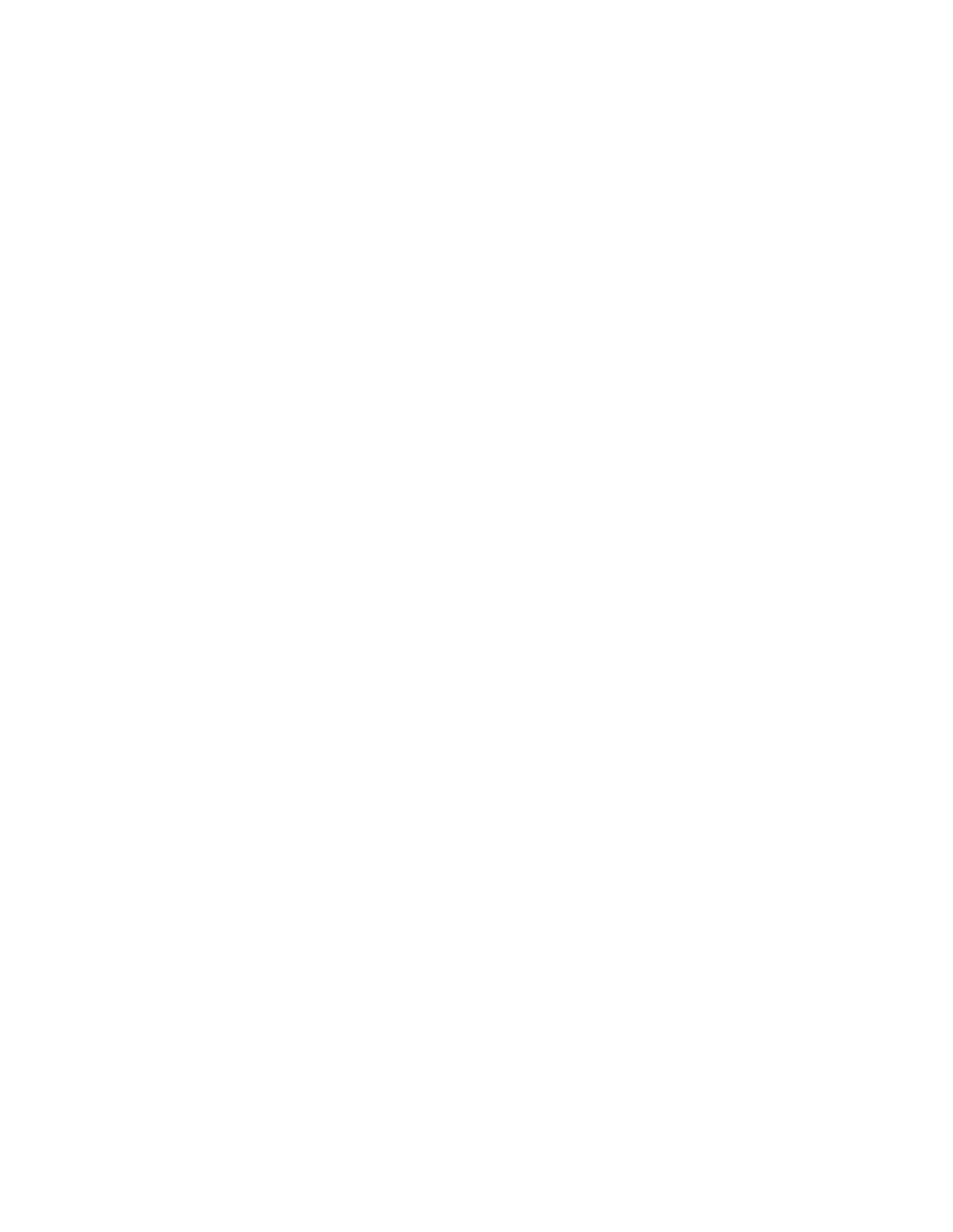## Abstract

Abstract here

# Biography

Bio here